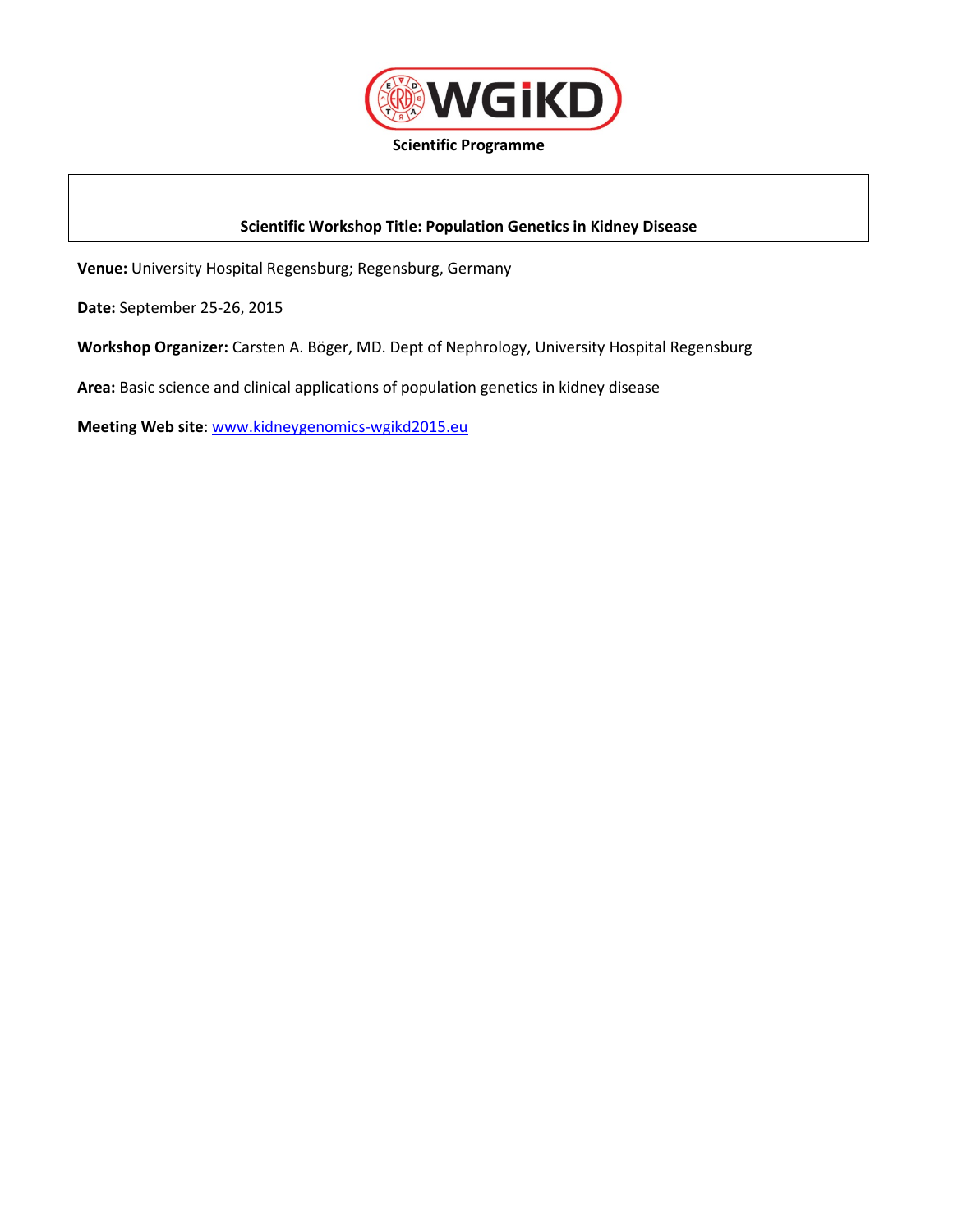## **Scientific Programme: Population Genetics in Kidney Disease**

| <b>Time start</b>                                                                                           | <b>Time finish</b> | <b>Topic</b>                                                                                                                                                                                                                                                      | <b>Speaker</b>                                     |
|-------------------------------------------------------------------------------------------------------------|--------------------|-------------------------------------------------------------------------------------------------------------------------------------------------------------------------------------------------------------------------------------------------------------------|----------------------------------------------------|
| Friday, Sep 25                                                                                              |                    |                                                                                                                                                                                                                                                                   |                                                    |
| 8:00                                                                                                        | 9:00               | <b>Registration</b>                                                                                                                                                                                                                                               |                                                    |
| 9:00                                                                                                        | 9:05               | <b>Welcome Adress</b>                                                                                                                                                                                                                                             | Bernhard Banas, Regensburg                         |
| 9:05                                                                                                        | 9:15               | <b>Welcome, Objectives of the Programme</b>                                                                                                                                                                                                                       | Carsten Böger, Regensburg                          |
| <b>Prerequisites for</b><br>successful genetic<br>epidemiology: study<br>design, networks and end<br>points |                    | Aim of this session: discussion of the strategies and<br>pitfalls of population based and CKD cohorts and what<br>findings can be expected from each, and important<br>analyses from the CKD Prognosis Consortium<br>regarding the definition of renal end points | Chair: Michael Leitzmann, Regensburg               |
| 9:15                                                                                                        | 9:45               | Study design: my experience in designing and performing<br>major population cohorts                                                                                                                                                                               | Stefan Blankenberg, Hamburg                        |
| 9:45                                                                                                        | 10:15              | Networks: The Global Network of CKD cohorts: aims and<br>findings                                                                                                                                                                                                 | Thomas Dienemann, Erlangen                         |
| 10:15                                                                                                       | 10:45              | Diabetes cohorts: an international overview                                                                                                                                                                                                                       | Carsten Böger, Regensburg                          |
| 10:45                                                                                                       | 11:15              | End Points: Defining renal end points in kidney disease -- an<br>update from the CKD Prognosis consortium                                                                                                                                                         | Benedicte Stengel, France                          |
| 11:15                                                                                                       | 11:45              | <b>Coffee break</b>                                                                                                                                                                                                                                               |                                                    |
| <b>Genomics technologies</b><br>for unraveling complex<br>diseases                                          |                    | Aim of this session: the audience will discuss the<br>difference between rare and common genetic<br>diseases, how GWAS can provide novel insights into<br>disease mechanisms particularly of common disease<br>and discuss important methods to reach this goal.  | Chair: Iris M. Heid, Regensburg                    |
| 11:45                                                                                                       | 12:15              | Searching for the underlying disease gene: Approaches in<br>monogenic versus complex disorders                                                                                                                                                                    | Bernhard Weber, Regensburg                         |
| 12:15                                                                                                       | 12:45              | Connecting GWAS with metabolomics and other omics-<br>technologies                                                                                                                                                                                                | Gabi Kastenmüller, Helmholtz-Zentrum<br>Munich     |
| 12:45                                                                                                       | 13:15              | Importance of epigenetics for understanding gene<br>regulation                                                                                                                                                                                                    | Melanie Waldenberger, Helmholtz-<br>Zentrum Munich |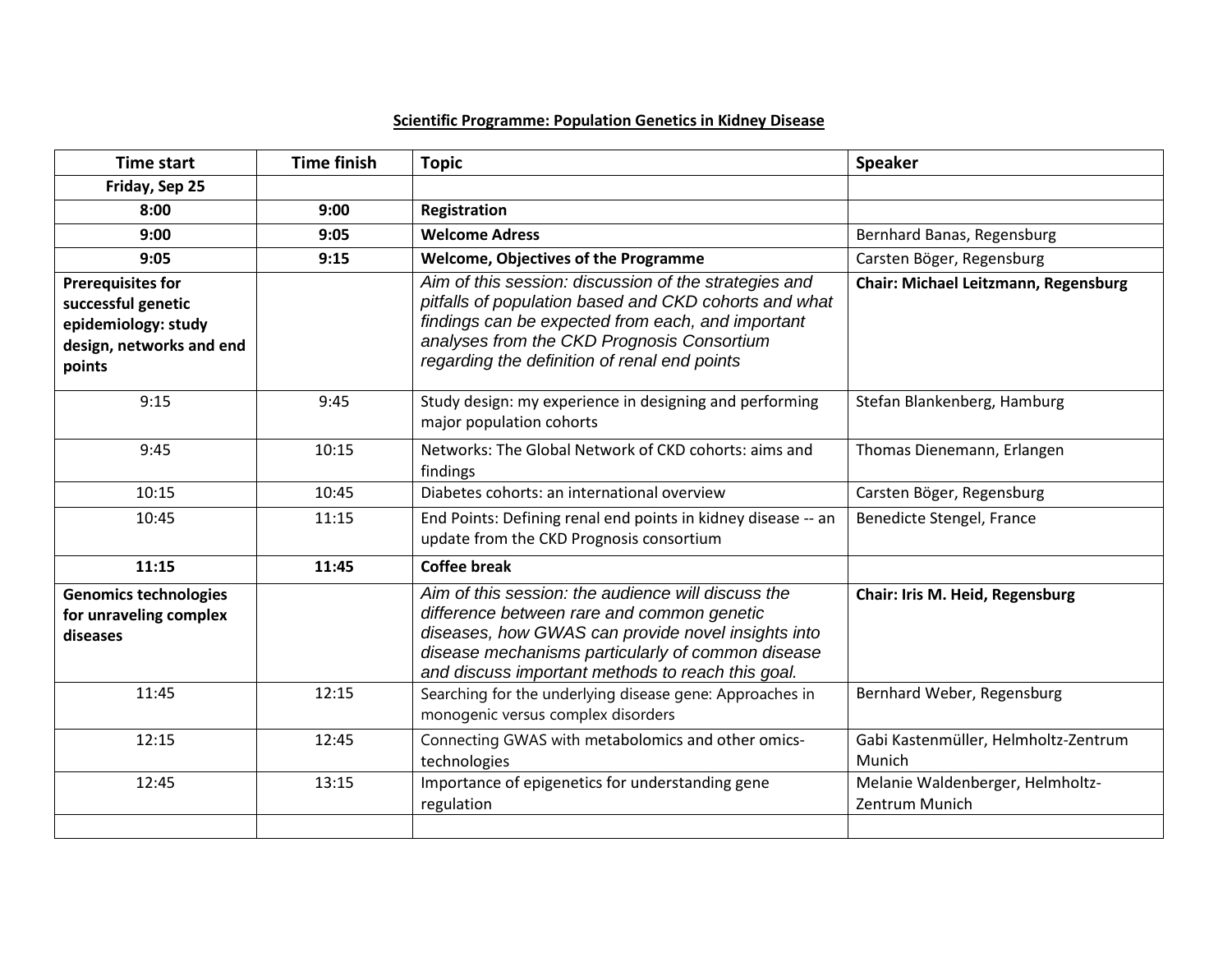| 13:15                                                    | 14:15 | Lunch                                                                                                                        |                                      |
|----------------------------------------------------------|-------|------------------------------------------------------------------------------------------------------------------------------|--------------------------------------|
|                                                          |       |                                                                                                                              |                                      |
| 14:15                                                    | 15:45 | <b>Hands-on Workshop</b>                                                                                                     |                                      |
|                                                          |       |                                                                                                                              |                                      |
| <b>Visit the recruitment</b>                             |       | Aim of this session: meet the Principal Investigator of one                                                                  |                                      |
| centers and meet the                                     |       | major, currently recruiting cohort, learn about the studies'<br>design and discuss practical issues in performing the study. |                                      |
| <b>Principal Investigator of</b><br>one of the following |       |                                                                                                                              |                                      |
| studies (select one)                                     |       |                                                                                                                              |                                      |
| a) National Cohort                                       |       |                                                                                                                              | Michael Leitzmann                    |
| b) AUGUR                                                 |       |                                                                                                                              | Iris Heid                            |
| c) DIACORE                                               |       |                                                                                                                              | Carsten Böger                        |
| 15:45                                                    | 16:00 | <b>Coffee break</b>                                                                                                          |                                      |
| <b>State of the Art Session I:</b>                       |       | Aim of this session: The audience will learn the current                                                                     | <b>Chair: Carsten Böger</b>          |
| genetic markers of kidney                                |       | state of the art of GWAS findings in kidney traits and                                                                       |                                      |
| traits and their clinical                                |       | discuss their clinical implications. The focus in this                                                                       |                                      |
| implications                                             |       | session is on intermediate traits such as kidney                                                                             |                                      |
|                                                          |       | function and albuminuria, and on options for translation<br>of findings into clinical nephrology.                            |                                      |
| 16:00                                                    | 16:30 | GWAS of kidney function and albuminuria traits in the                                                                        | Cristian Pattaro, Bolzano, Italy     |
|                                                          |       | general population: recent findings                                                                                          |                                      |
| 16:30                                                    | 17:00 | Rare variants associated with kidney function - insights                                                                     | Mathias Gorski, Regensburg           |
|                                                          |       | from 1000G and Exome chip GWAS meta-analysis                                                                                 |                                      |
| 17:00                                                    | 17:30 | <b>Coffee break</b>                                                                                                          |                                      |
| 17:30                                                    | 18:00 | UMOD: the link between salt, blood pressure, urinary tract                                                                   | Olivier Devuyst, Zürich, Switzerland |
|                                                          |       | infection and CKD                                                                                                            |                                      |
| 18:00                                                    | 18:30 | Genetics for personalized estimation of GFR: a case for                                                                      | Conall O'Seaghdha, Dublin            |
|                                                          |       | living kidney donors?                                                                                                        |                                      |
|                                                          |       |                                                                                                                              |                                      |
|                                                          |       |                                                                                                                              |                                      |
|                                                          |       |                                                                                                                              |                                      |